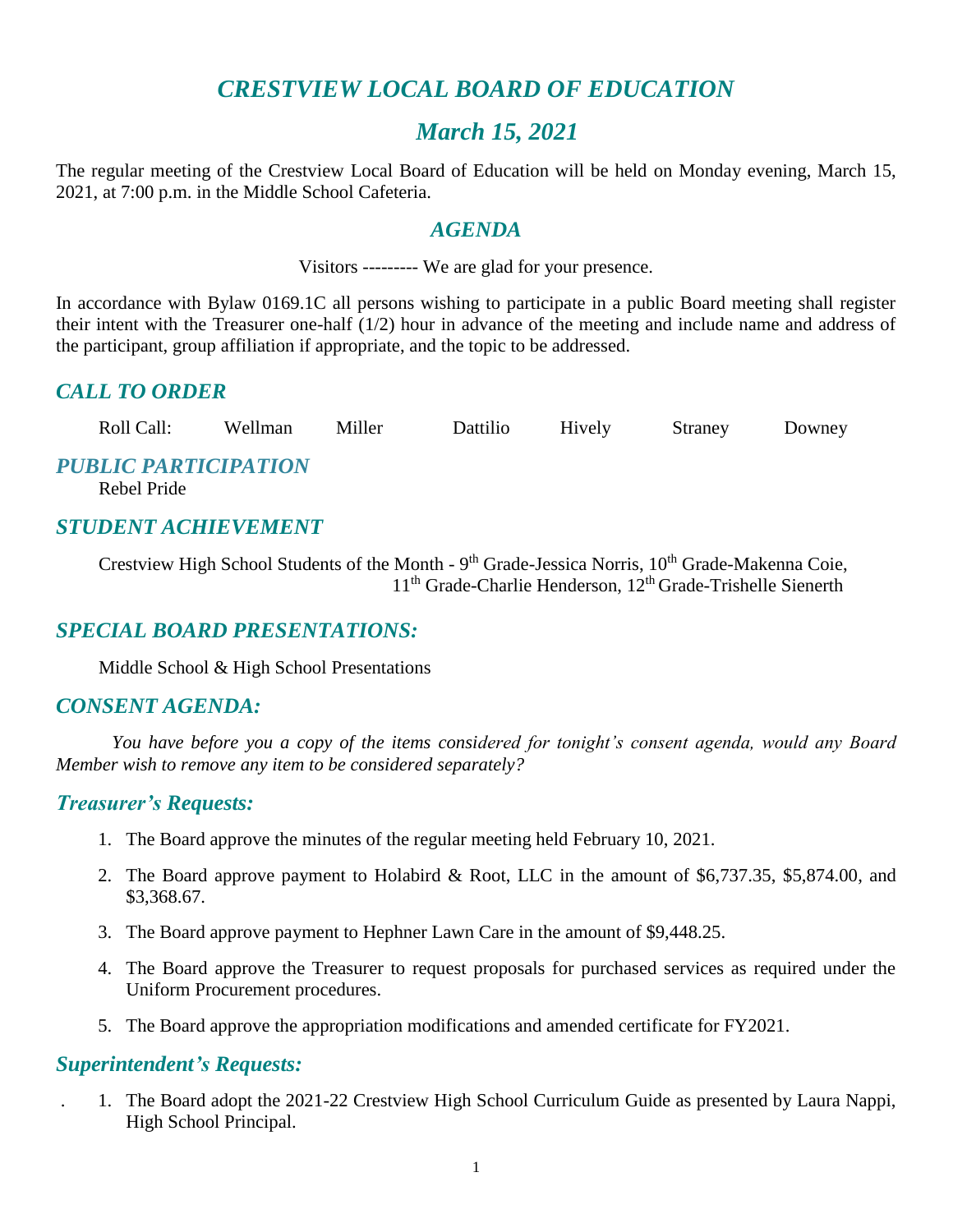- 2. The Board approve the Student/Parent Handbook Grades 5-12 for the 2021-22 school year as presented.
- 3. The Board accept the resignation of Richard May, Custodian, effective March 1, 2021.
- 4. The Board accept the resignation of Tyra Reed, CHS Cafeteria Casher, effective March 15, 2021.
- 5. The Board accept the resignation of Myra Buck, CES Secretary, effective March 14, 2021.
- 6. The Board approve the following licensed personnel to be granted a one (1) year limited contract basis for the 2021-22 school year, according to the salary schedule; as recommended by Matthew T. Manley, Superintendent, all required reports are on file:

Dale Morckel – CMS Teacher Marcia Bable – CMS Teacher Gale Heffinger – CES Title 1 Teacher

 7. The Board approve the following nonteaching personnel to be granted a limited contract for the remainder of the 2020-21 school year, according to the wage rate for the assignment designated; all required reports on file:

Tyra Reed – CES Cafeteria Cook (Effective 3/16/21)

- 8. The Board approve unpaid leave of absence to Kelly Cusick, Cafeteria Cook, effective February 23, 2021.
- 9. The Board grant supplemental contract to the following licensed personnel for the 2020-21 as per salary schedule for the assignment designated; all required reports are on file:

Emily Goerig – CHS Varsity Asst. Boys/Girls Track Coach (Weights)

 10. The Board approve the following as non-paid volunteers for the 2020-21 school year; all required reports are on file:

> Samantha DiCello – CHS Volunteer Varsity Assistant Track & Field Coach Corey Ensell – CHS Volunteer Musical Assistant

 11. The Board approve the following certificated personnel be placed on the approved substitute list for the 2020-21 school year, be granted a limited teaching contract, substitute basis only, according to salary schedule; pending receipt of all required reports:

> *High School, Middle School, & Elementary School* Haley Blangero -General Education

 12. The Board approve the following non-teaching personnel be placed on the approved substitute list for the 2020-21 school year, substitute basis only, according to wage rate for the assignment designated; all required reports are on file.

*Custodian* – James Gladman…Emma Thompson

 13. The Board approve to revise the following substitute employee salary schedule effective March 15, 2021:

| Secretaries       | $$10.00$ per hour |
|-------------------|-------------------|
| Cooks             | $$10.00$ per hour |
| Cafeteria Cooks   | $$10.00$ per hour |
| Cafeteria Servers | $$10.00$ per hour |
|                   |                   |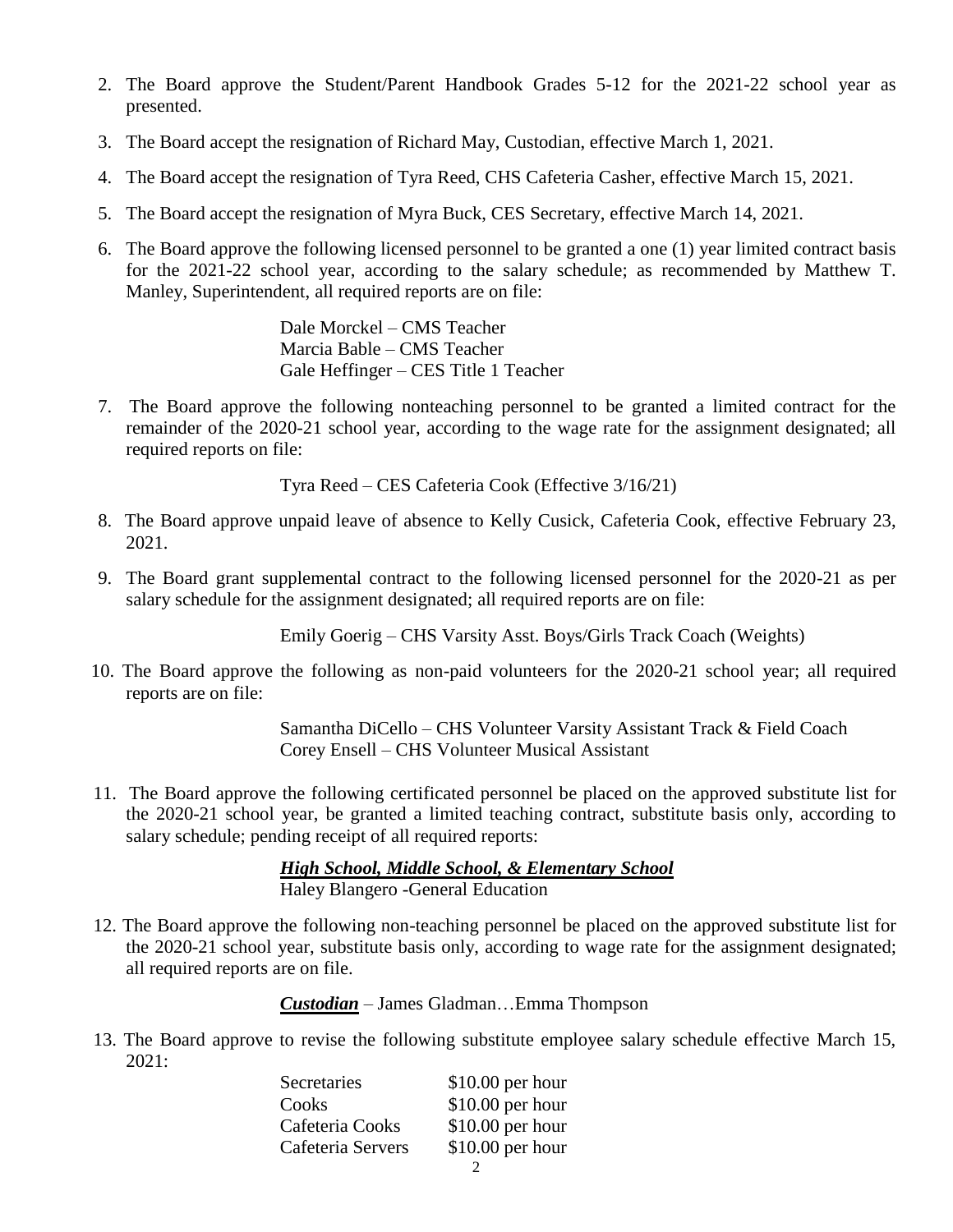#### Technology \$10.00 per hour

 14. The Board authorize the Superintendent and Treasurer to obtain quotes for the renewal of fleet, property and liability insurance policies using specifications as presented by Charlene Mercure, Treasurer.

### **END of CONSENT AGENDA**

Recommend the Board approve the consent agenda as presented:

| Moved by | second by | y ______ to approve consent agenda. Vote yes: |                |        |
|----------|-----------|-----------------------------------------------|----------------|--------|
| Vote no: |           | Absent <sup>.</sup>                           | Motion carried | Failed |

### *Treasurer's Requests/Recommendations not included in Consent Agenda:*

1. Recommend: The Board approve financial reports and investments as prepared and presented.

| Moved by _____, second by _____. Vote yes: |                       | Vote no: |  |
|--------------------------------------------|-----------------------|----------|--|
| Absent <sup>.</sup>                        | Motion carried Failed |          |  |

2. Recommend: The Board accept amounts and rates as determined by the budget commission and authorizing the necessary tax levies and certifying them to the county auditor.

| Moved by | second by | Vote yes: |                | no.<br>√ote⊹ |  |
|----------|-----------|-----------|----------------|--------------|--|
|          |           |           | Motion carried |              |  |

- 3. Recommend: The Board accept donations from:
	-
	-
	-
	- d. Jay & Carrie Radman  $\qquad$  \$ 76.94 to Turf Fund
	- e. Columbiana County Emergency
	-

a. Leaders Edge Inc, AV  $$ 500.00$  to CMS Principal's Fund b. Ohiopyle  $$37.92$  to CHS Public School Support c. Sitler the Printer  $$1000.00$  to Turf Fund

Management Agency Donated 150 face shields & 1800 face mask f. Columbiana Ford Donated 2200 face mask

Moved by \_\_\_\_, second by \_\_\_\_\_. Vote yes: \_\_\_\_, \_\_\_\_, \_\_\_\_, \_\_\_\_, \_\_\_\_. Vote no: \_\_\_, \_\_\_\_\_, \_\_\_\_\_\_, \_\_\_\_\_\_\_. Absent: \_\_\_\_\_\_, \_\_\_\_\_\_. Motion carried \_\_\_\_\_\_. Failed \_\_\_\_\_.

### *Board Reports:*

1. Career Center Report Mr. Wellman 2. Student Achievement Liaison Report Mr. Hively 3. Legislative Report Mr. Straney 4. Student Board Member Report Miss Downey

### *Board Committee Reports:*

| 1. Buildings & Grounds | Dr. Miller   |
|------------------------|--------------|
| 2. Athletic Council    | Mr. Dattilio |
| 3. Personnel           | Dr. Miller   |
| 4. Finance Audit       | Mr. Dattilio |
| 5. Policy              | Mr. Dattilio |
| 6. Communications      | Mr. Dattilio |
| 7. Insurance           | Dr. Miller   |
| 8. Business Advisory   | Mr. Hively   |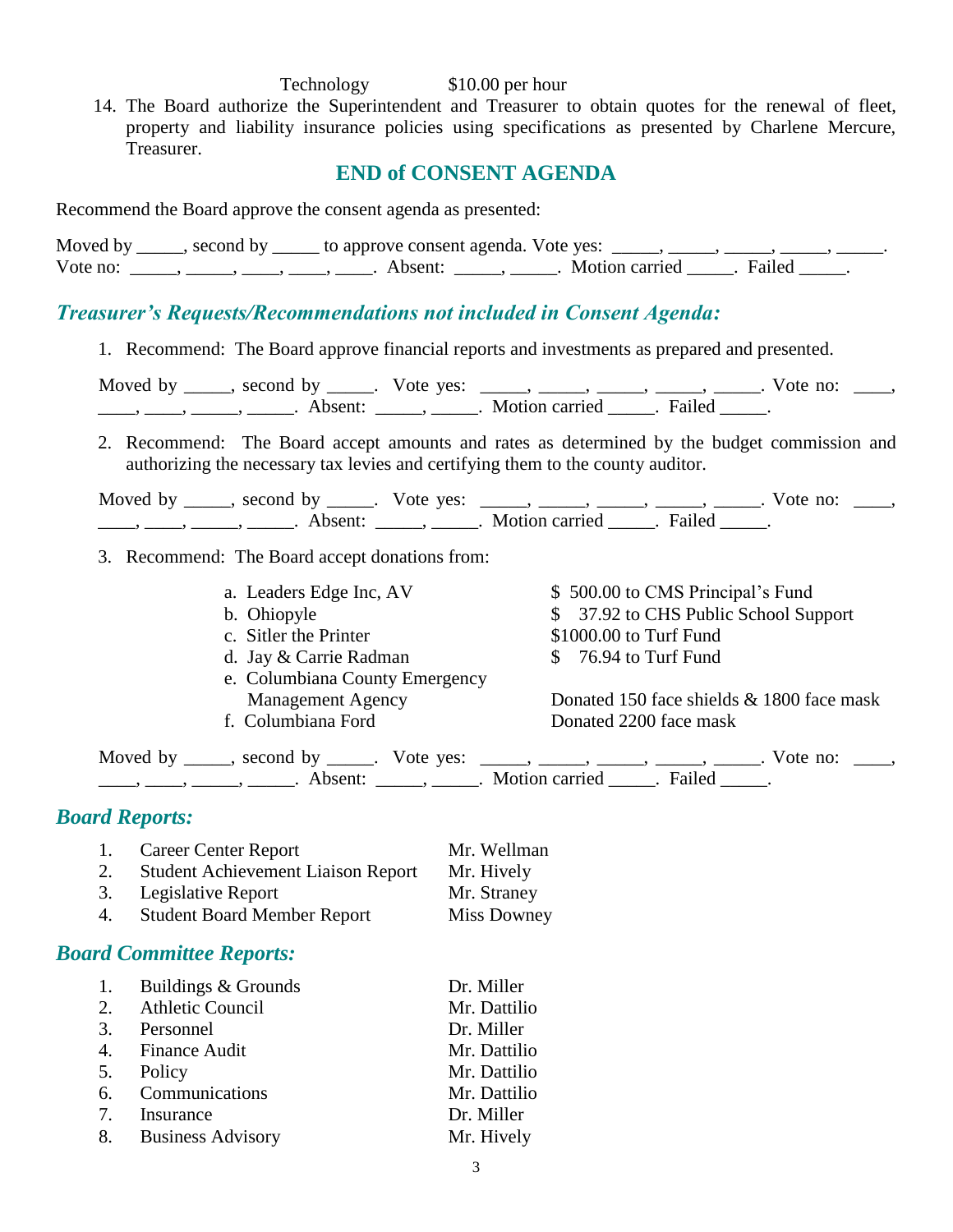### *Administrative Reports:*

| 1. | <b>Elementary School</b> | Mr. Pancake   |
|----|--------------------------|---------------|
| 2. | Middle School            | Mrs. Lemaster |
| 3. | High School              | Mrs. Nappi    |
| 4. | <b>Special Education</b> | Mrs. Gilbert  |
| 5. | Athletic                 | Mr. Cusick    |
| 6. | Lunchroom                | Miss Wilmes   |
| 7. | Technology               | Mr. Miller    |
| 8. | Transportation           | Mr. Burbick   |
| 9. | Maintenance              | Mr. Radman    |
|    |                          |               |

### **Superintendent's Report:** Mr. Manley

### *Superintendent's Requests/Recommendations not included in Consent Agenda:*

1. Recommend: The Board grant a two year and 3 ½ month limited administrative contract and fringe benefit package as per established guidelines to Myra Buck, Assistant to Treasurer beginning March 15, 2021 through June 30, 2023; as per salary schedule; as recommended by Matthew T. Manley, Superintendent; all required reports are on file.

| Moved by | $\sim$ second by | Vote yes: |                |        | vote no. |  |
|----------|------------------|-----------|----------------|--------|----------|--|
|          |                  |           | Motion carried | Failed |          |  |

2. Recommend: The Board approve the voluntary transfer of Stefanie Buhecker from District Secretary to CES Secretary, effective March 15, 2021.

Moved by \_\_\_\_\_, second by \_\_\_\_\_. Vote yes: \_\_\_\_\_, \_\_\_\_\_, \_\_\_\_\_, \_\_\_\_\_, \_\_\_\_\_. Vote no: \_\_\_\_, \_\_\_\_, \_\_\_\_\_, \_\_\_\_\_\_, Absent: \_\_\_\_\_, \_\_\_\_\_. Motion carried \_\_\_\_\_. Failed \_\_\_\_\_.

3. Recommend: The Board review the following Board Policies/Bylaws which will be presented for approval at the April 14, 2021 board meeting:

| <b>Policy/Bylaw Number Description</b> |                                                               | New/Revised/Replacement |
|----------------------------------------|---------------------------------------------------------------|-------------------------|
| 1422                                   | Nondiscrimination & Equal Employment Opportunity              | Revised                 |
| 1623                                   | Prohibition Against Disability Discrimination in Employment   | Revised                 |
| 1662                                   | Anti-Harassment                                               | Revised                 |
| 2240                                   | <b>Controversial Issues</b>                                   | Revised                 |
| 2260                                   | Nondiscrimination & Access to Equal Educational Opportunity   | Revised                 |
| 2260.01                                | ADA Prohibition Against Discrimination Based on Disability    | Revised                 |
| 2266                                   | Nondiscrimination on the Basis of Sex in Education Programs   |                         |
|                                        | or Activities                                                 | Revised                 |
| 3122                                   | Nondiscrimination & Equal Employment Opportunity              | Revised                 |
| 3123                                   | Section 504/ADA Prohibition Against Disability Discrimination |                         |
|                                        | in Employment                                                 | Revised                 |
| 3362                                   | Anti-Harassment                                               | Revised                 |
| 4122                                   | Nondiscrimination & Equal Employment Opportunity              | Revised                 |
| 4123                                   | Section 504/ADA Prohibition Against Disability Discrimination |                         |
|                                        | in Employment                                                 | Revised                 |
| 4362                                   | Anti-Harassment                                               | Revised                 |
| 5517                                   | Anti-Harassment                                               | Revised                 |
| 6114                                   | Cost Principal-Spending Federal Funds                         | Revised                 |
| 6220                                   | <b>Budget Preparation</b>                                     | Revised                 |
| 6600                                   | Deposit of Public Funds: Cash Collection Points               | Revised                 |
| 7440.01                                | Video Surveillance & Electronic Monitoring                    | Revised                 |
|                                        |                                                               |                         |